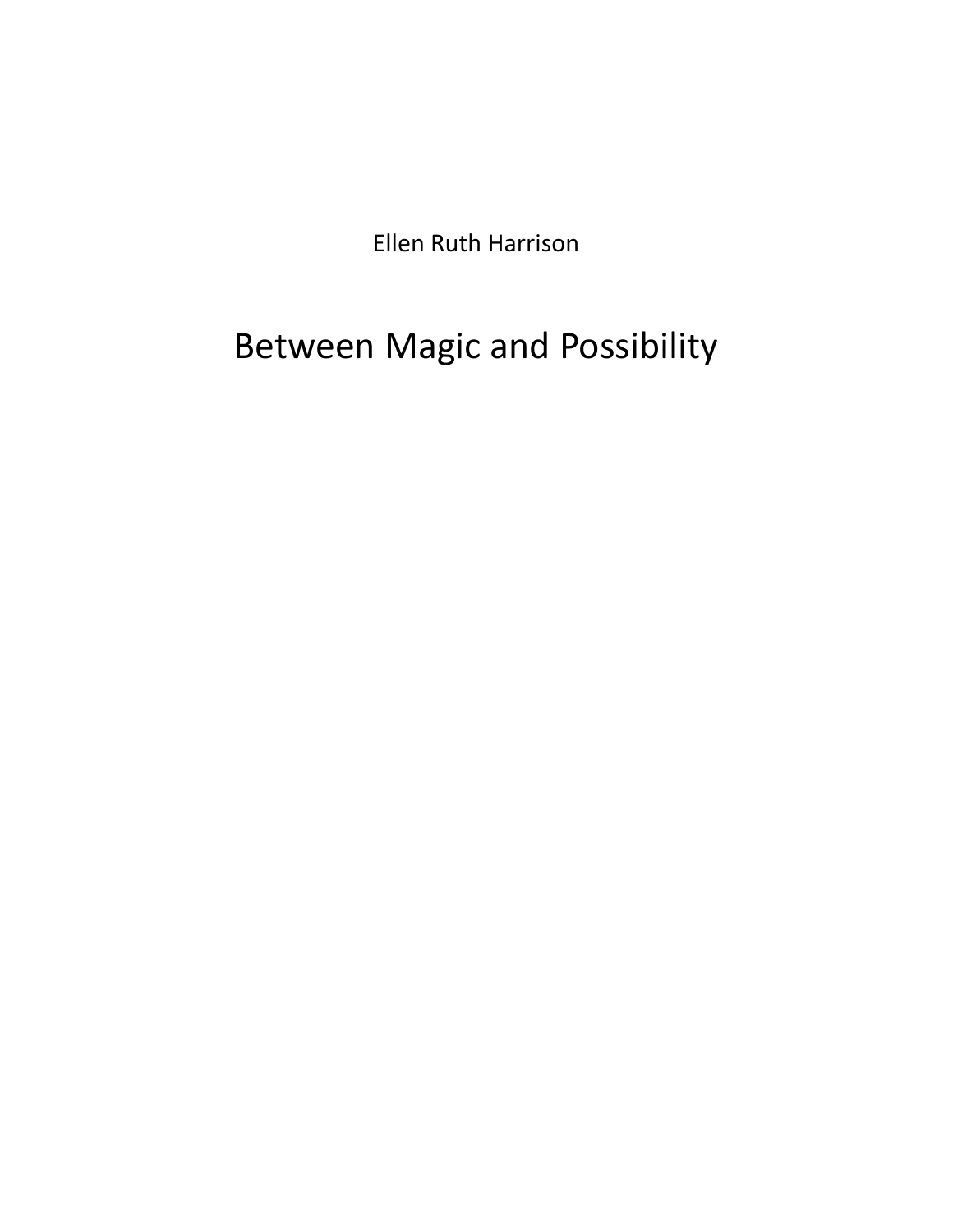#### **ELLEN RUTH HARRISON**

# **BETWEEN MAGIC AND POSSIBILITY**

*for soprano and flute* 

Founder or finder Under the sign Gone Clouds lightening feathers So that now Speaking to the dead Found somewhere

#### **Texts from** *Track* **by Norman Finkelstein**

published by Shearsman Books, 2012

Between Magic and Possibility, for soprano and flute, sets eleven segments from Norman Finkelstein's poem *Track*, a spellbinding work that explores the darkness surrounding us. The poet and critic, Mark Scroggins, perfectly articulates the expressive characteristics that attracted me to this awe-inspiring work. "The darkness is indeed all around us here--in the vibrating, buzzing confusion of a media society, in the still jarring echoes of the Holocaust, and in the chilly 'space evacuated / by a retreating deity.' But *Track*, with its impressive array of forms, tone, and voices, excavates an exhilarating variety of paths through that darkness. . . Following them, we may not see precisely where the paths are leading, but we know we're getting somewhere."

*The music reflects the magical, enigmatic quality of these texts. Each of the piece's* seven songs contrasts in one form or another with those that precede or follow it. Several are mysterious, with the flute creating a hazy atmosphere through the use of extended techniques such as timbral trills and flutter tongue. Others are more anguished or even jocular; in these the flute dances around the voice with large angular leaps and sudden outbursts. The overall mood is slightly melancholy yet tinged with the hope that each of us will find that place "between magic and possibility."

My heartfelt thanks go to Norman Finkelstein for giving me permission to set these texts and to the marvelous soprano, Jackie Stevens, for asking me to write a piece for soprano and flute.

> Duration: circa 13 minutes ellenruthharrison.com ellen.harrison@uc.edu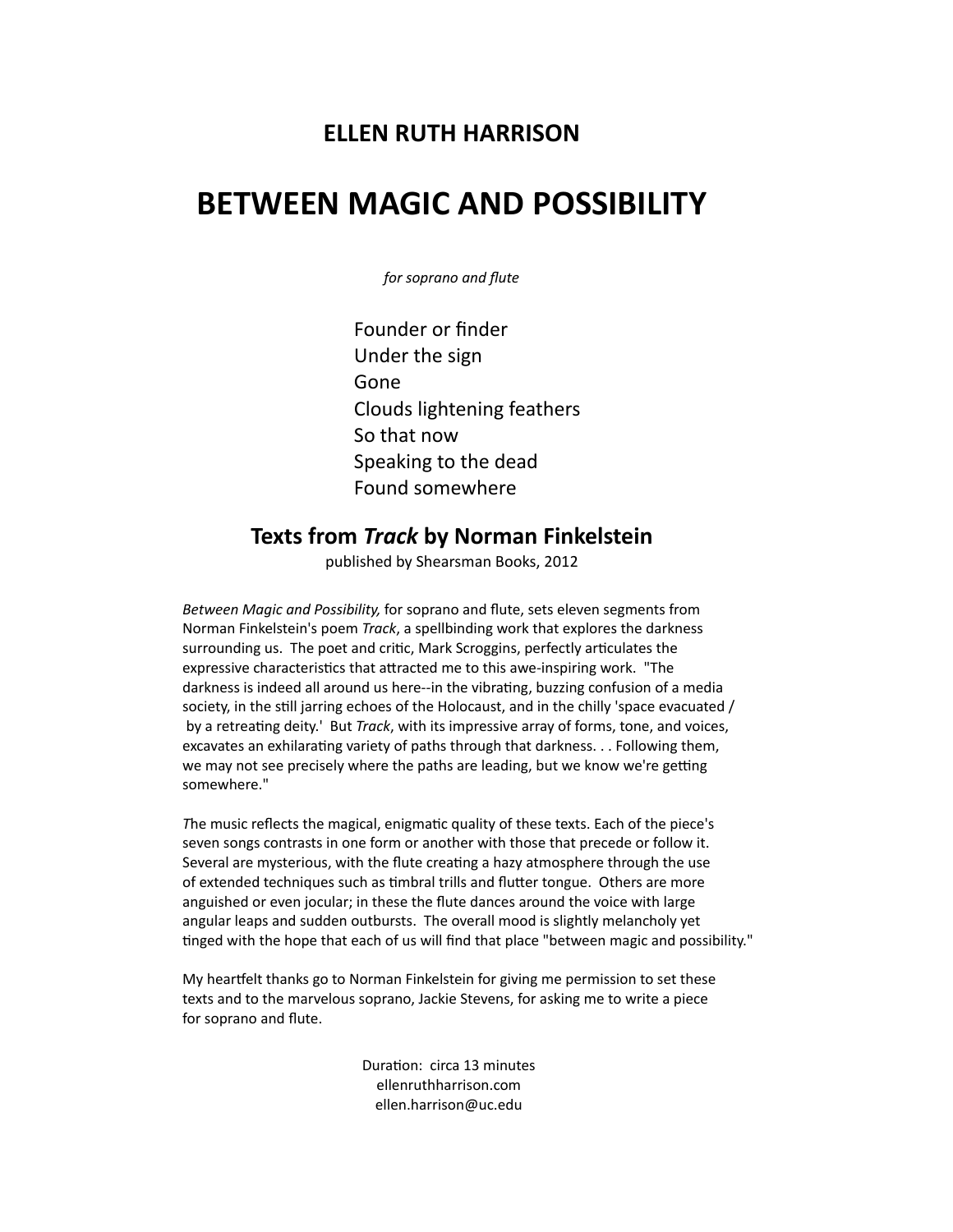# 1 Founder or finder you among the many traced to the city you among the lost You among the last voices from Paradise founder founder whispers the finder. # 2 Under the sign of Mercury messages come and go Borne through the air and across the water Born under the sign that comes and goes I say yes and no to my fate. # 3 Gone in a single stroke gone into the world Or gone into that world leaving me. # Empty house empty landscape Evacuated of all meaning Save this Save this. # 4 A (clouds lightening feathers eyes beasts kisses tears) # 5 So that now all is broken and has been made whole So that now all is whole and cannot be broken. #

6 Speaking to the dead for the dead Speaking of speaking to or for the dead Speaking what was whispered in secret Speaking the whispers of or in the clouds. # Whispered writhe or wraith Whispered writhing wraith words Writhing wraiths whispered the word Writing wraiths whispered beauty. # 7 Found somewhere between Magic and possibility Like a number or metaphor On the border of the real Like a number or metaphor Magic and possibility Found somewhere between. # Like her mirrors on the page Her page of mirrors On the border of sense Reflection of the fallen Tree of heaven Reflection of the fallen Fallen world of repetition. # And in this and in this And in this and in that What did she see? what did she reflect?

Page after page.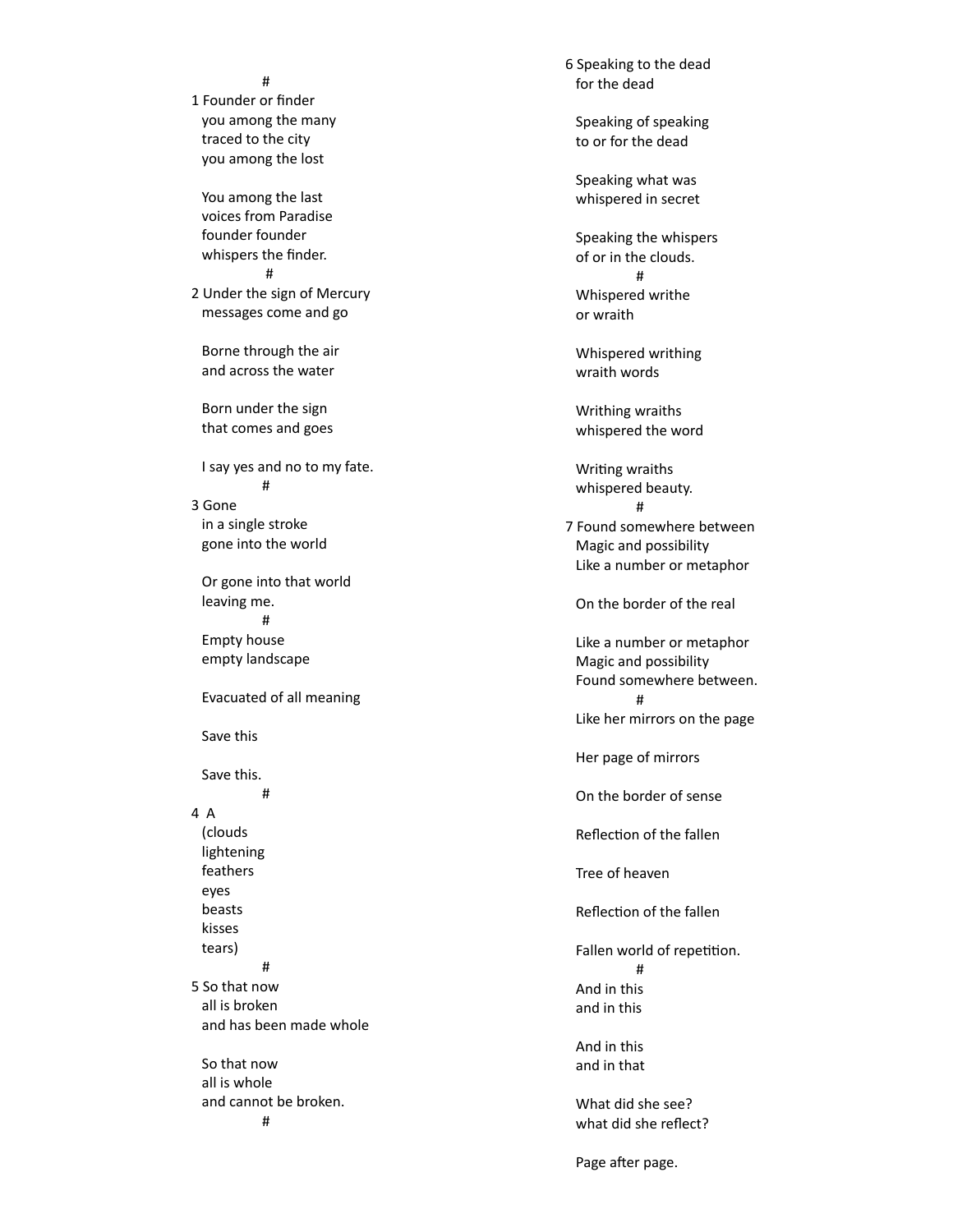### Between Magic and Possiblity *for Jackie Stevens* Founder or finder

Soprano Flute Foun  $\boldsymbol{p}$ - der or fin - der q **= 72, sad and mysterious**  $p \sim p$  pp pp  $p \sim p$ <u>3្</u> 3<br>4 <u>2</u>  $\frac{2}{4}$ <u>3្</u> 3<br>4 <u>3្</u>  $\frac{3}{4}$ <u>2</u>  $\frac{2}{4}$ <u>3្</u>  $\frac{3}{4}$  $\frac{3}{94}$  -Norman Finkelstein Ellen Ruth Harrison  $\Phi$ 2nd trill key  $t$ r $+$  $\overline{\phantom{a}}$ 3 2nd trill key  $t$ r $+$  $t$  $\overline{\phantom{a}}$ .  $\overline{7}$  $\overrightarrow{a}$  $\bullet$   $\bullet$   $\bullet$ J  $\begin{array}{|c|c|c|}\hline \text{F} & \text{F} & \text{F} & \text{F} \\ \hline \text{F} & \text{F} & \text{F} & \text{F} \\ \hline \text{F} & \text{F} & \text{F} & \text{F} \\ \hline \end{array}$  $8,77$  $\epsilon$  $\bar{\bar{z}}$  $\overline{\mathcal{C}}$ 







© 2018 Ellen Ruth Harrison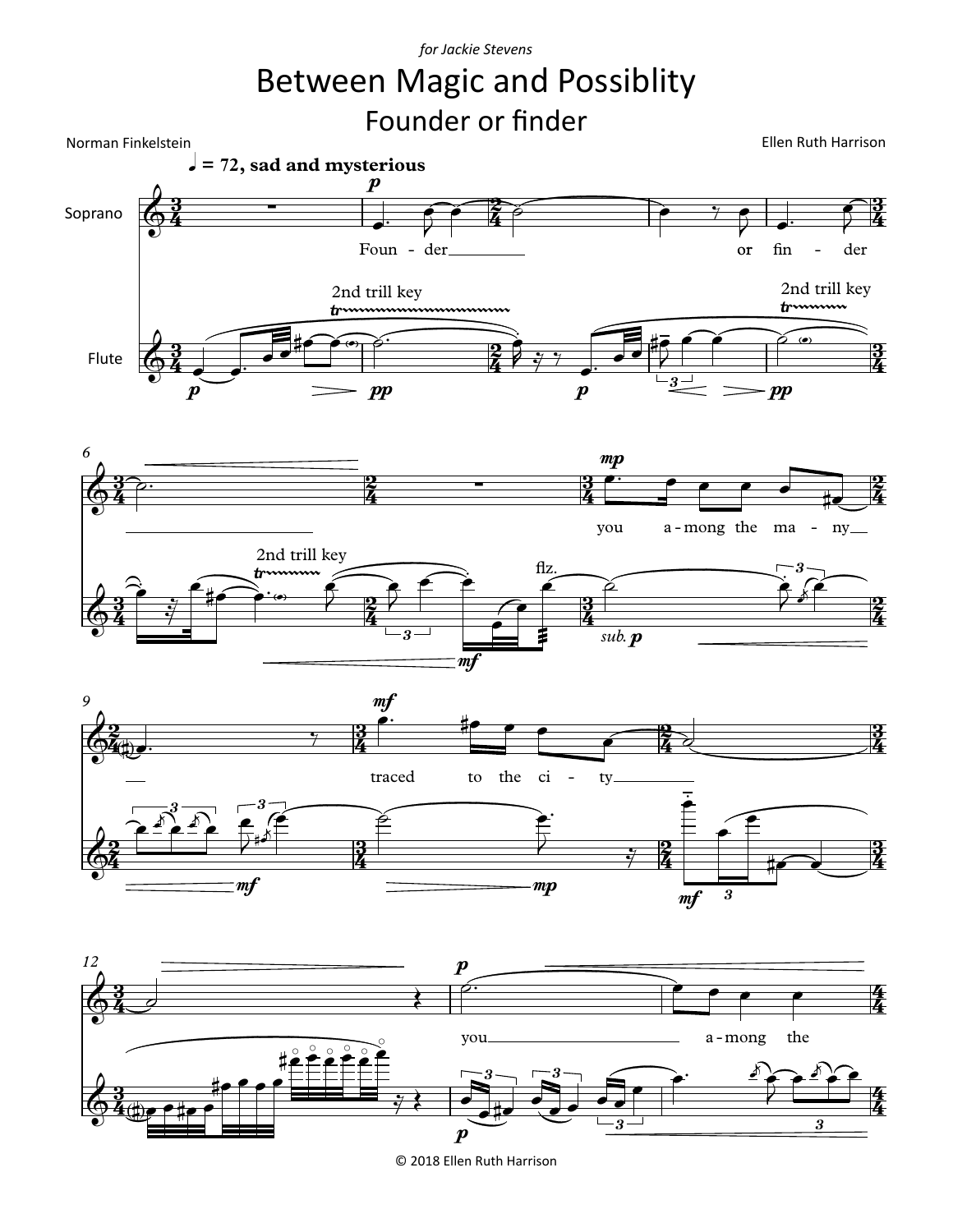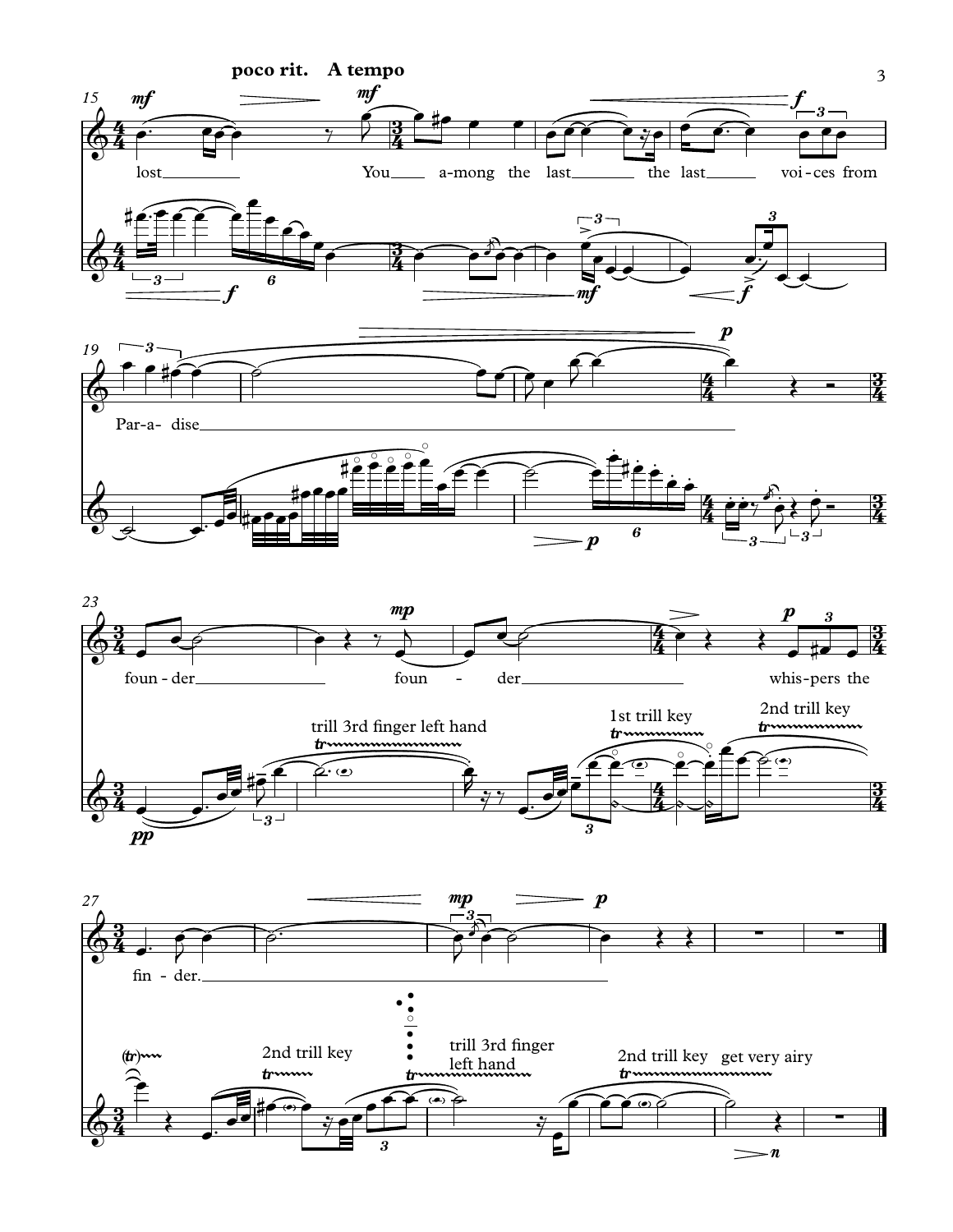# Under the sign





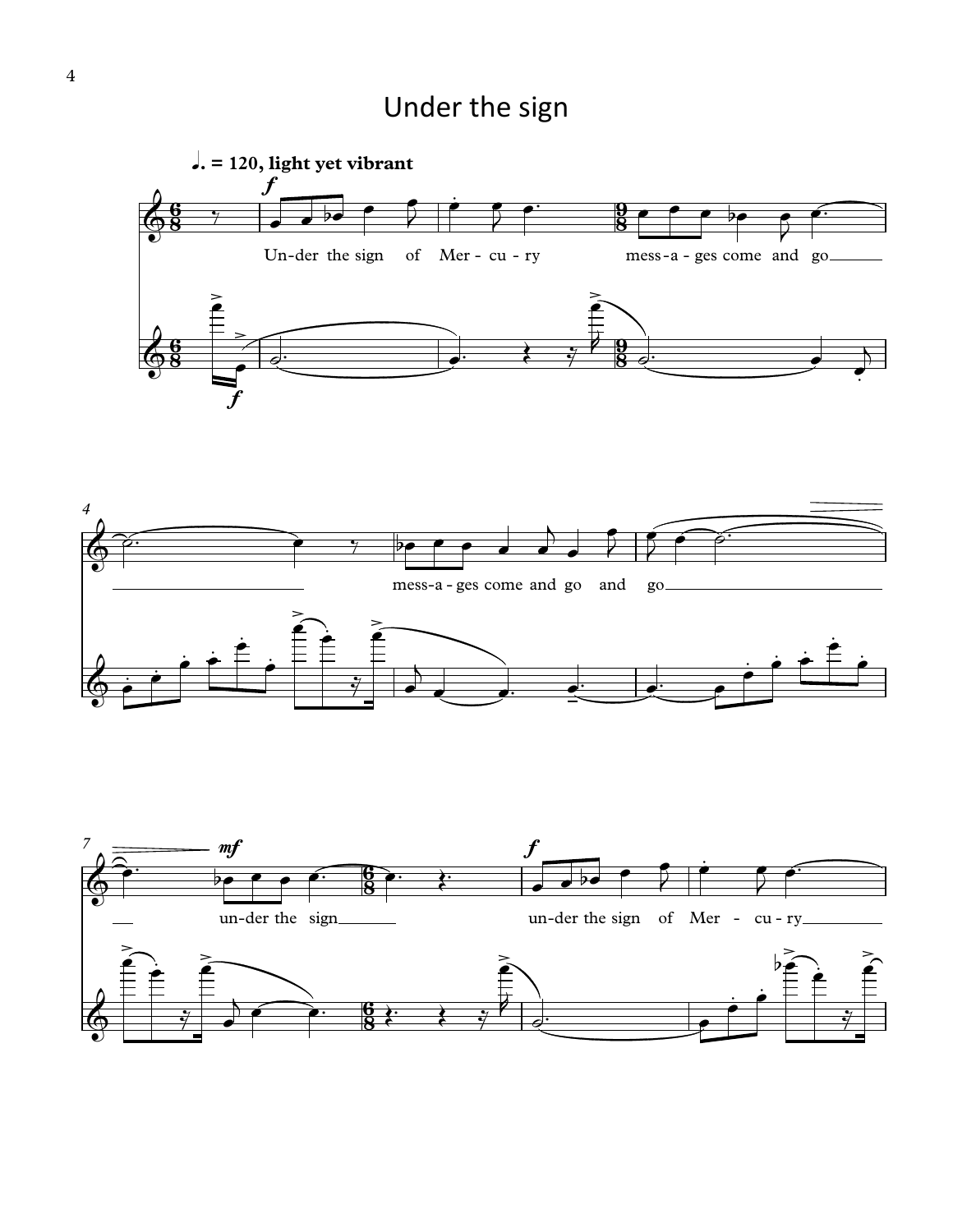





 $\frac{9}{8}$ 

<u>ե</u><br>8

 $\overline{v}$   $\overline{v}$   $\overline{v}$   $\overline{v}$   $\overline{v}$ 

 $\Phi$ 



<u>ե</u><br>8

œ œ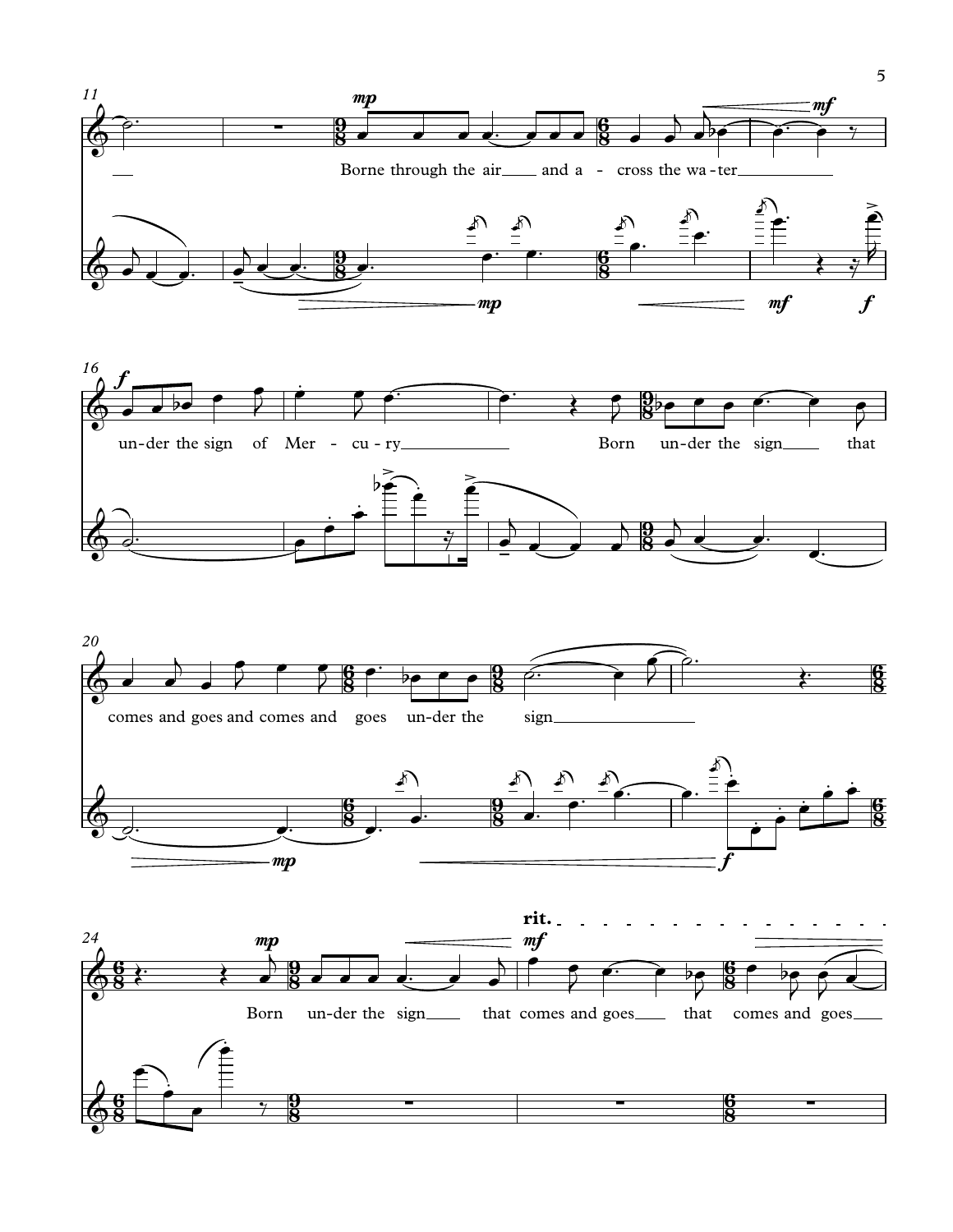





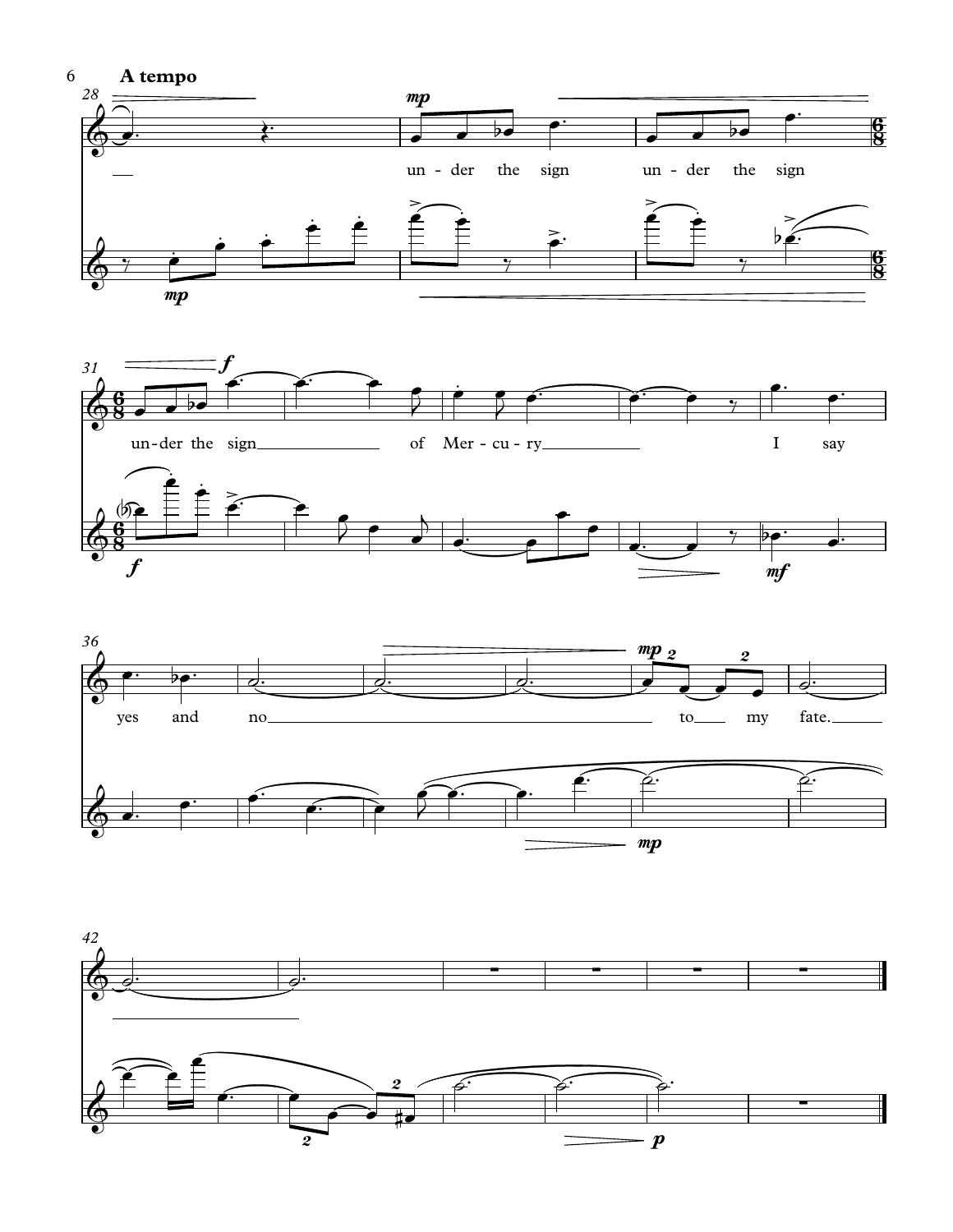## Gone





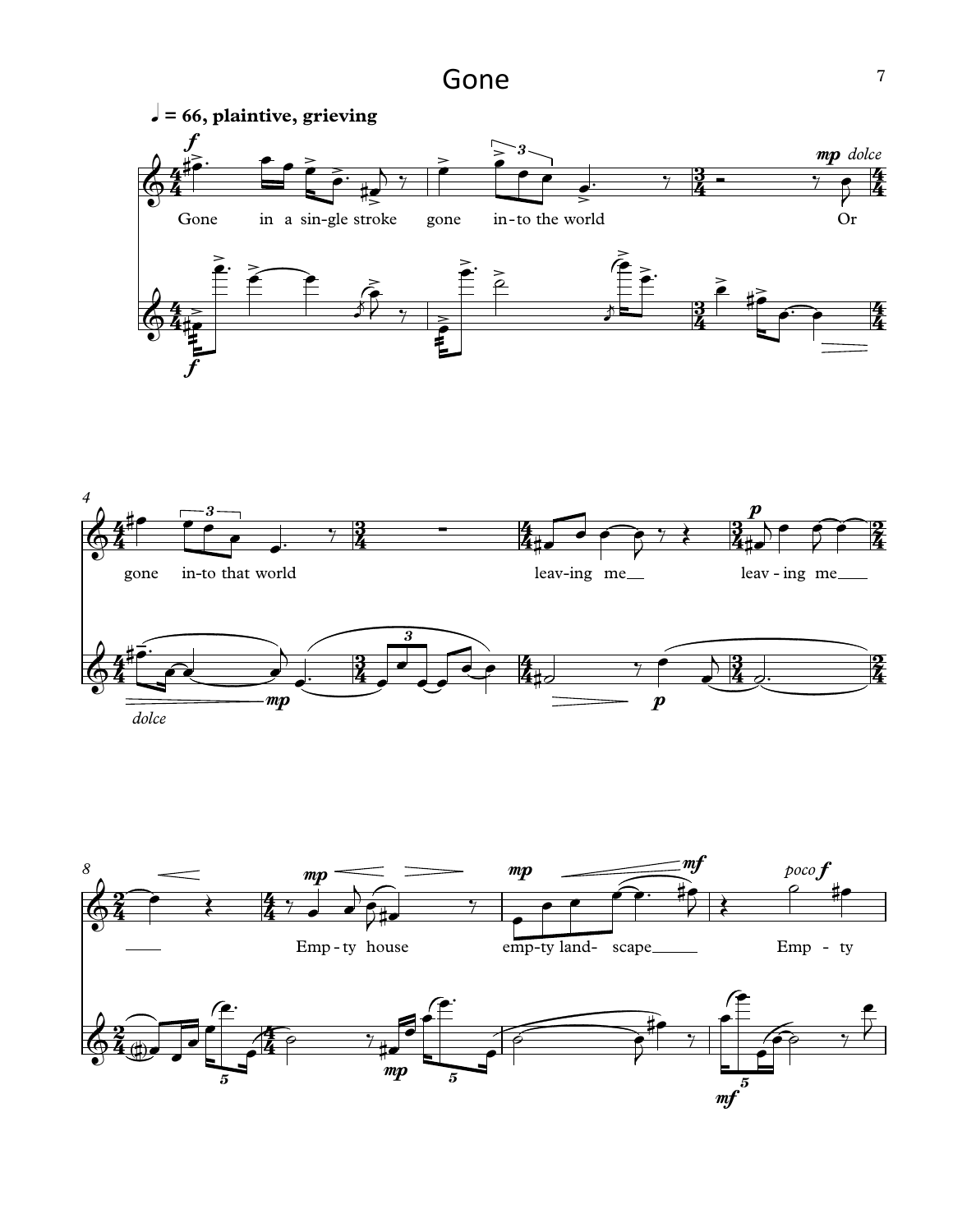









8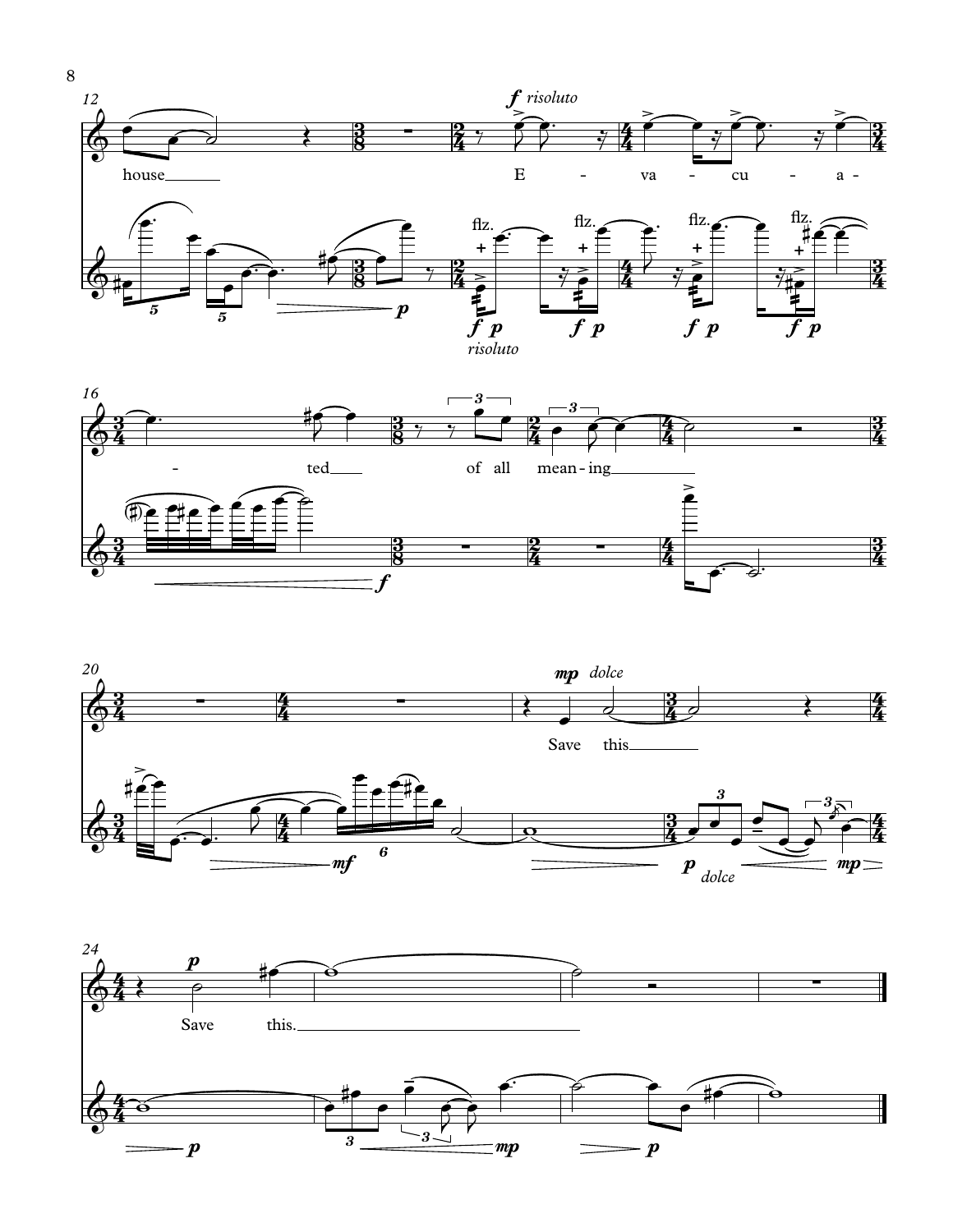# Clouds lightening feathers





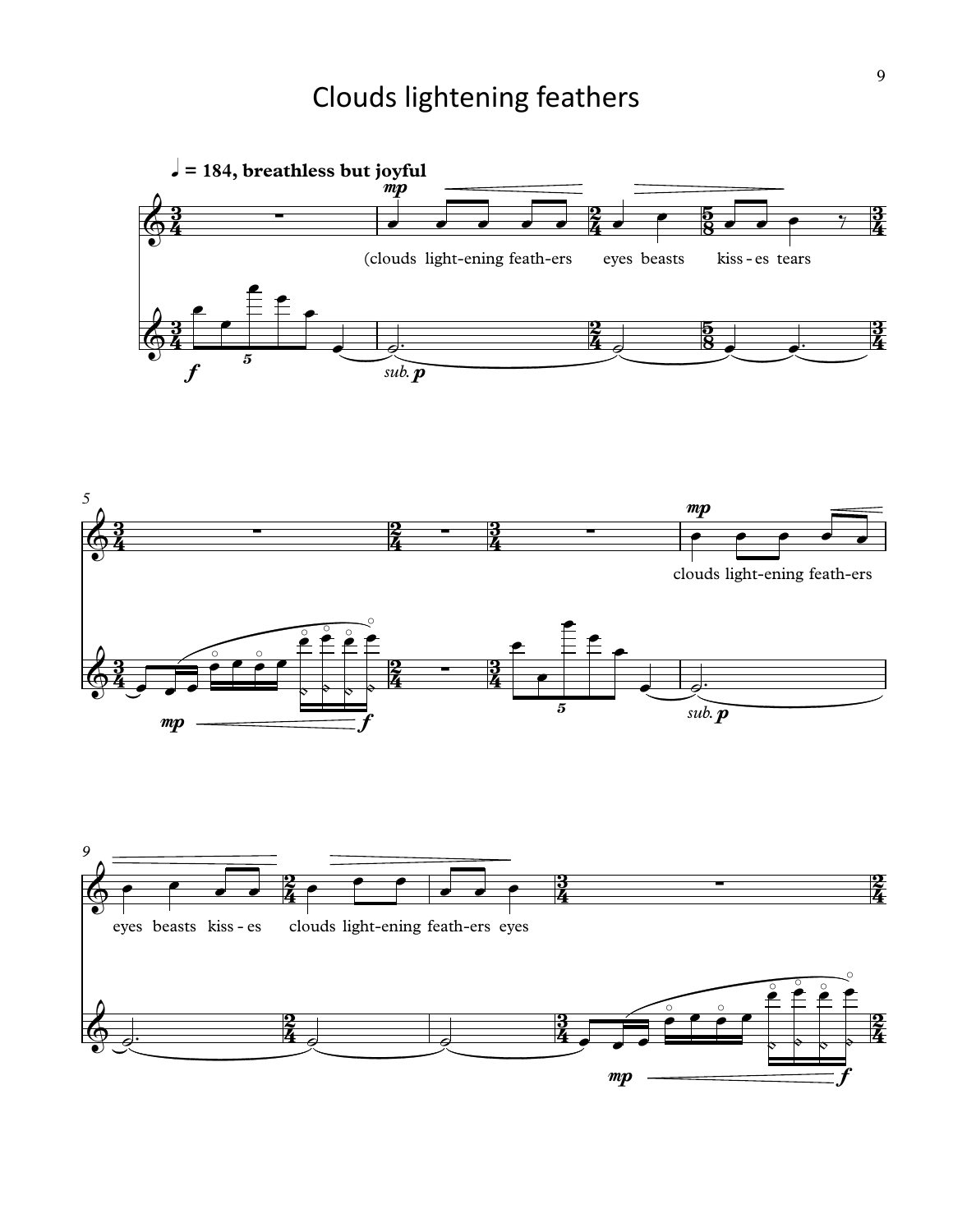







10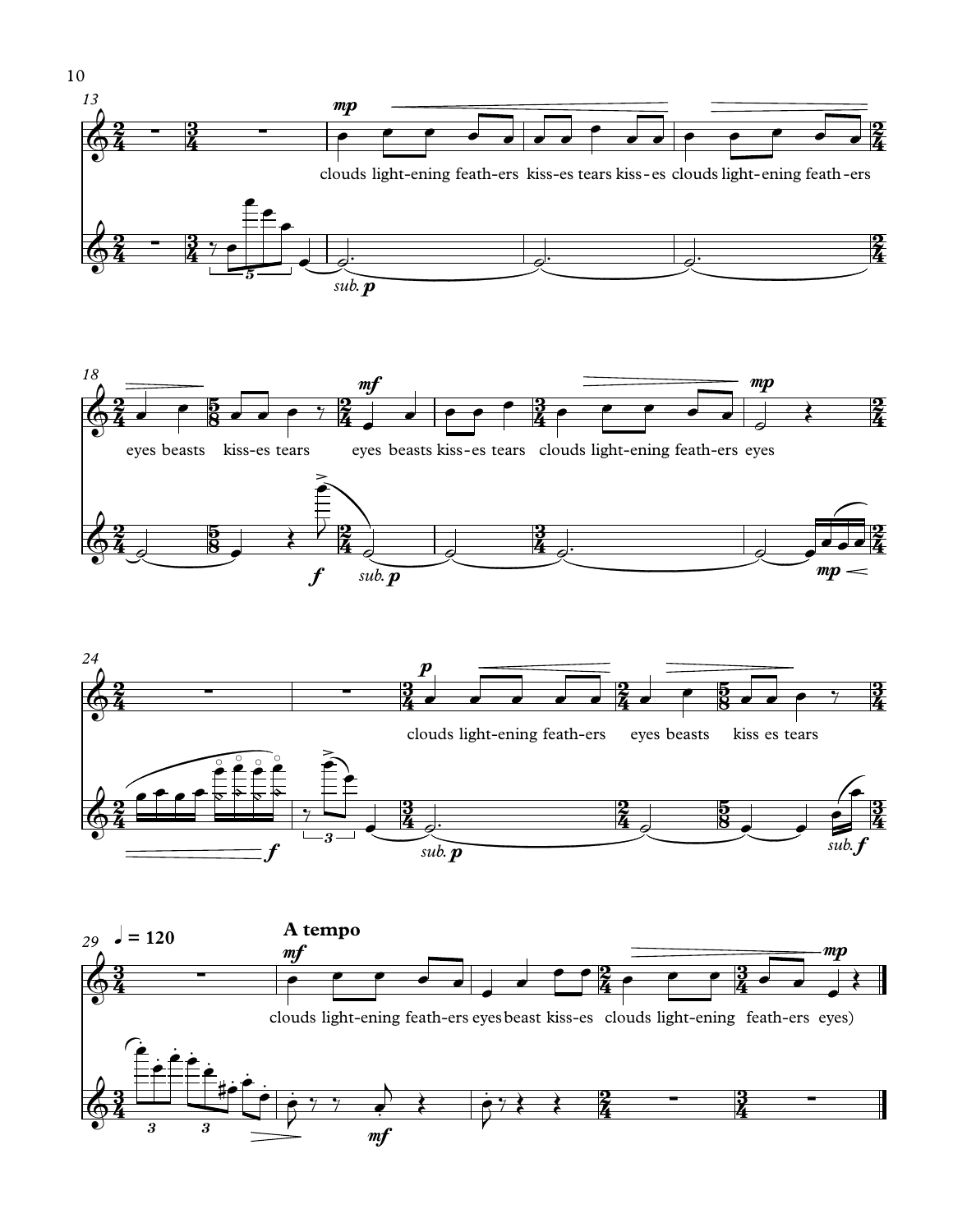#### So that now

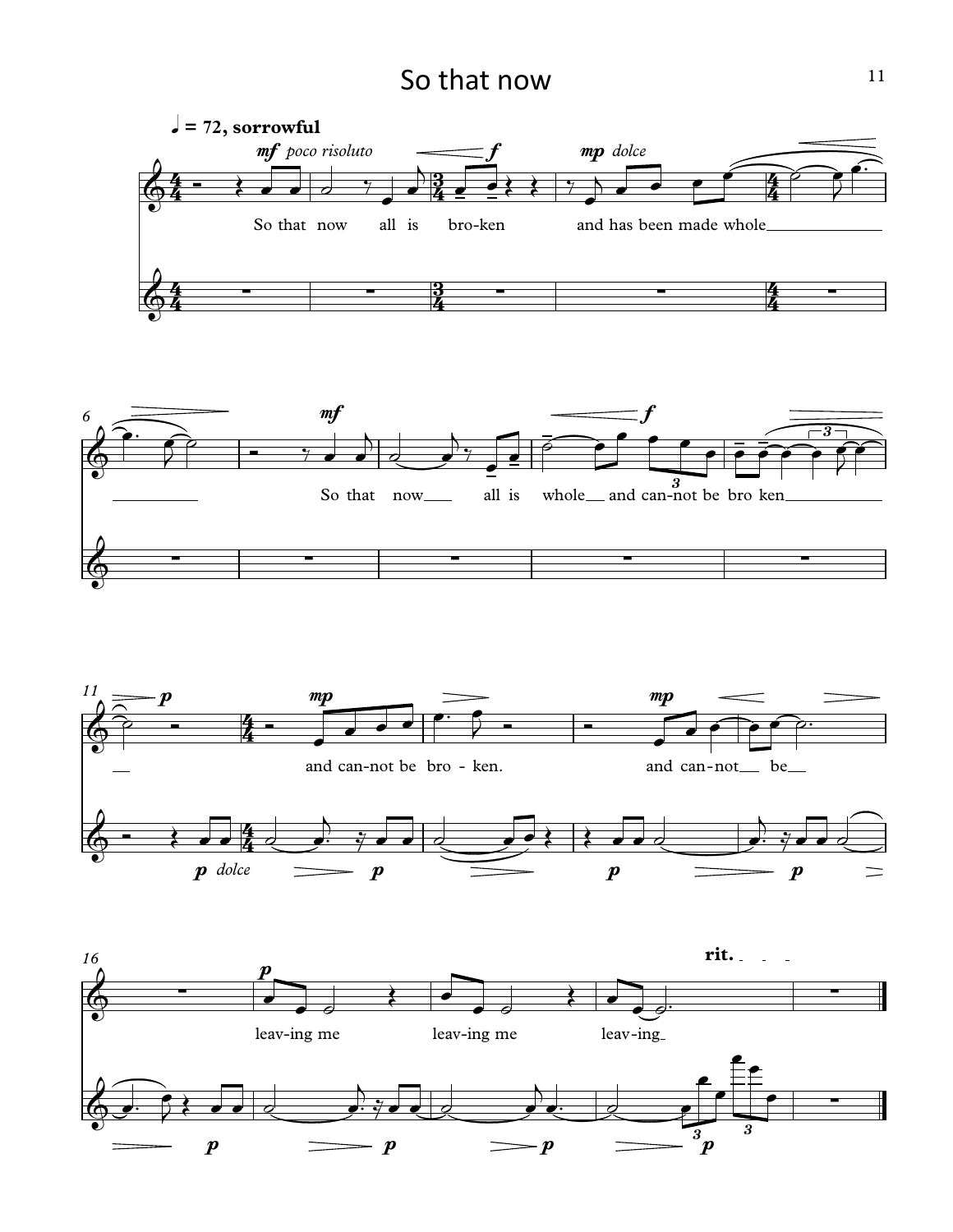# Speaking to the dead









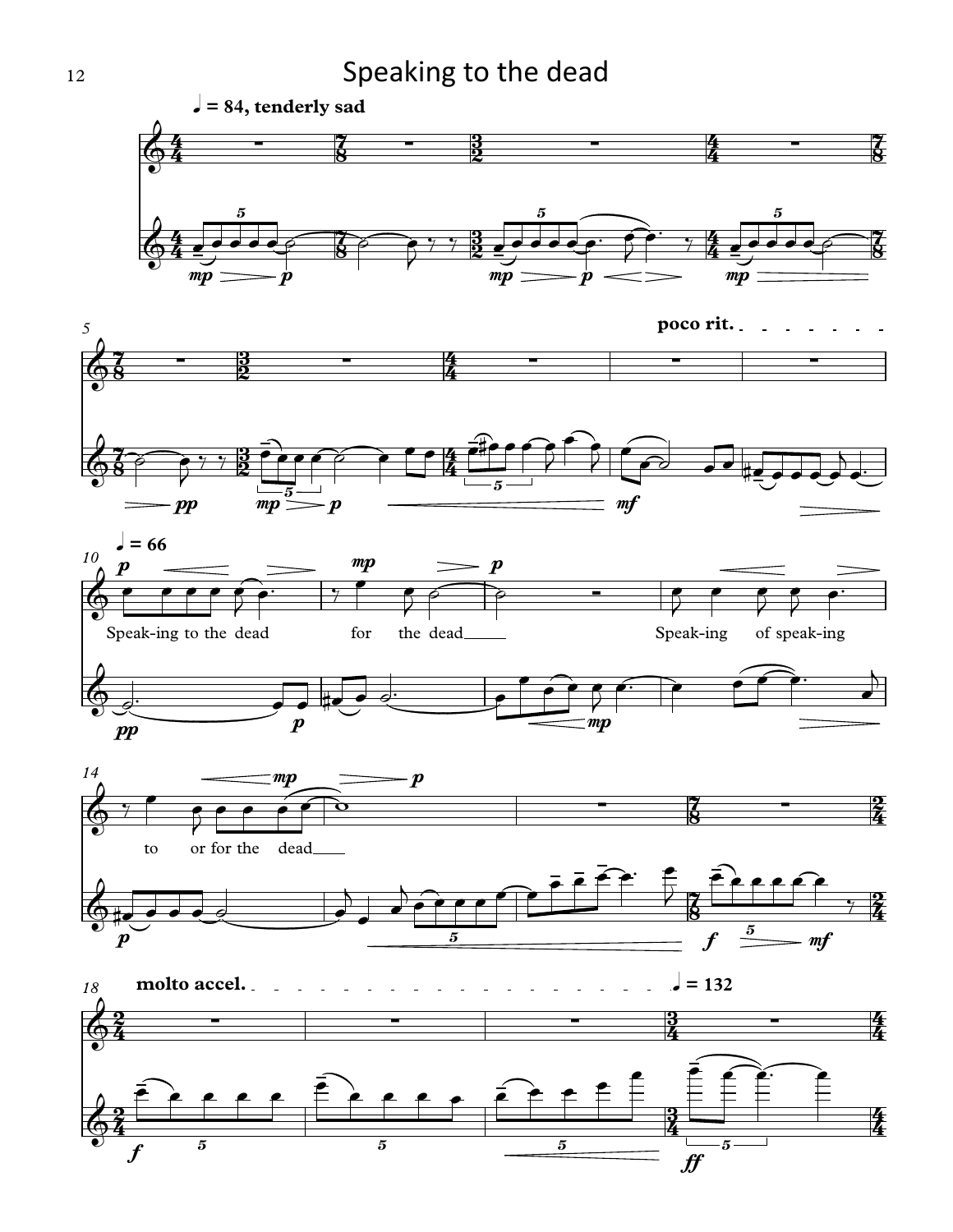





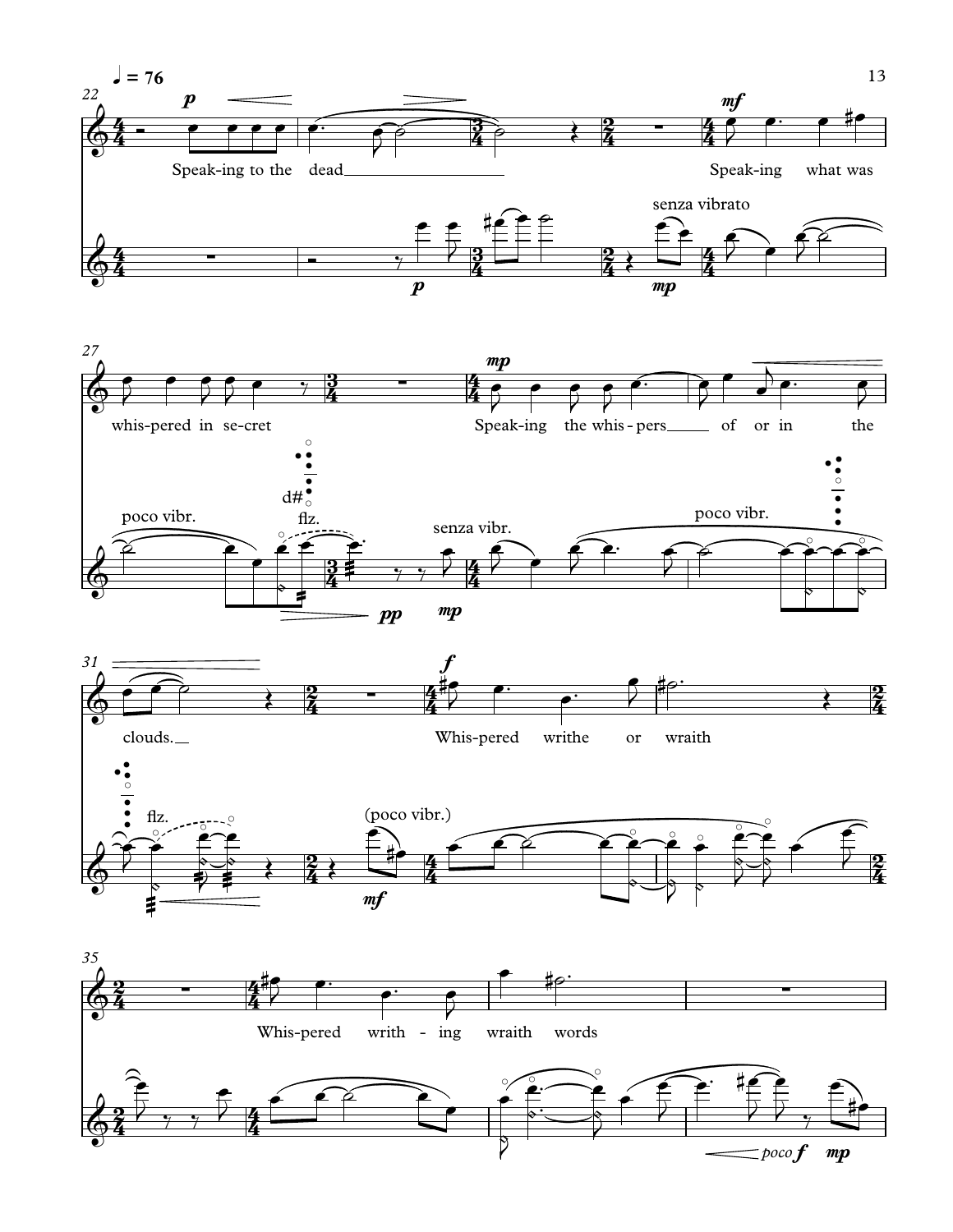



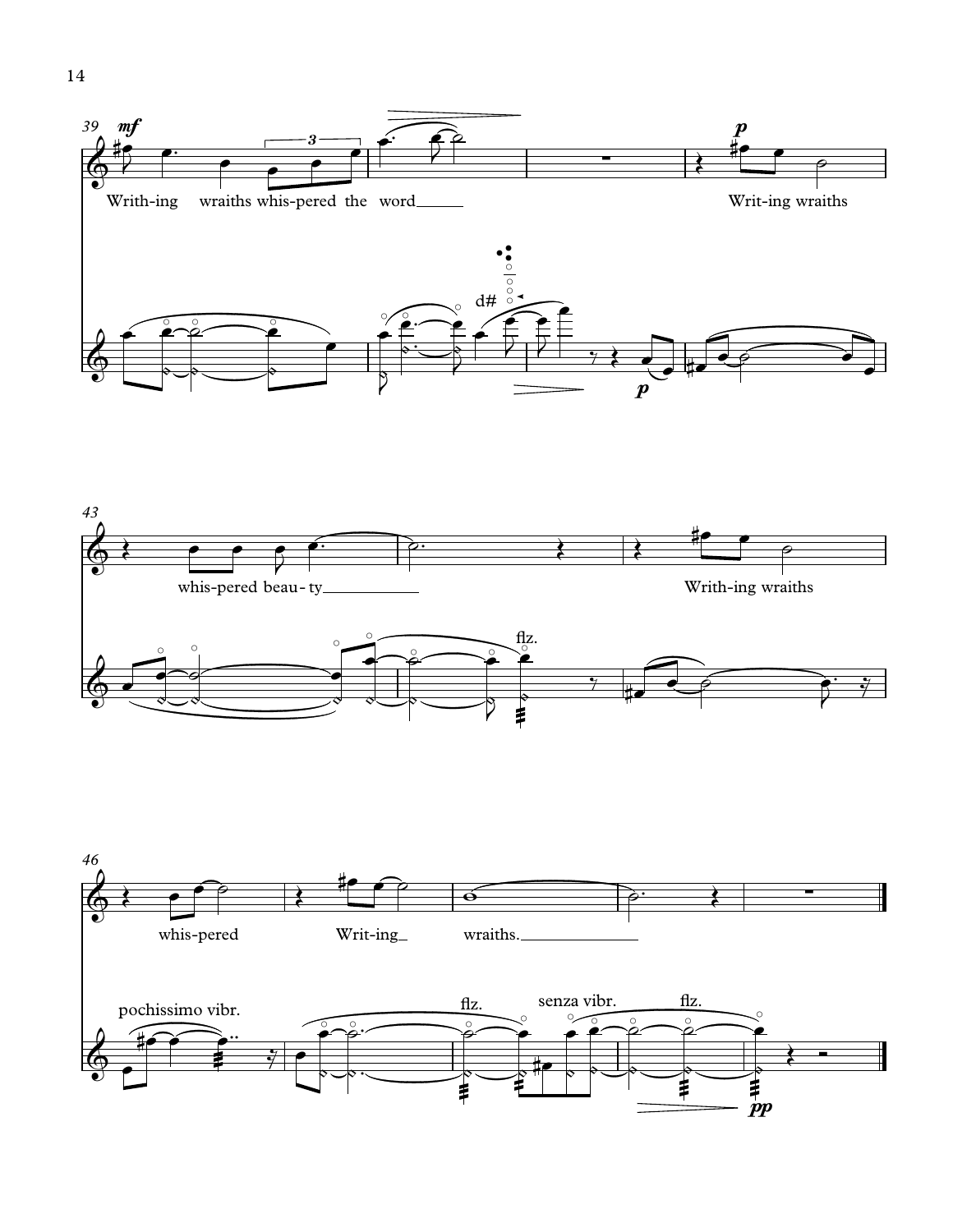## Found somewhere

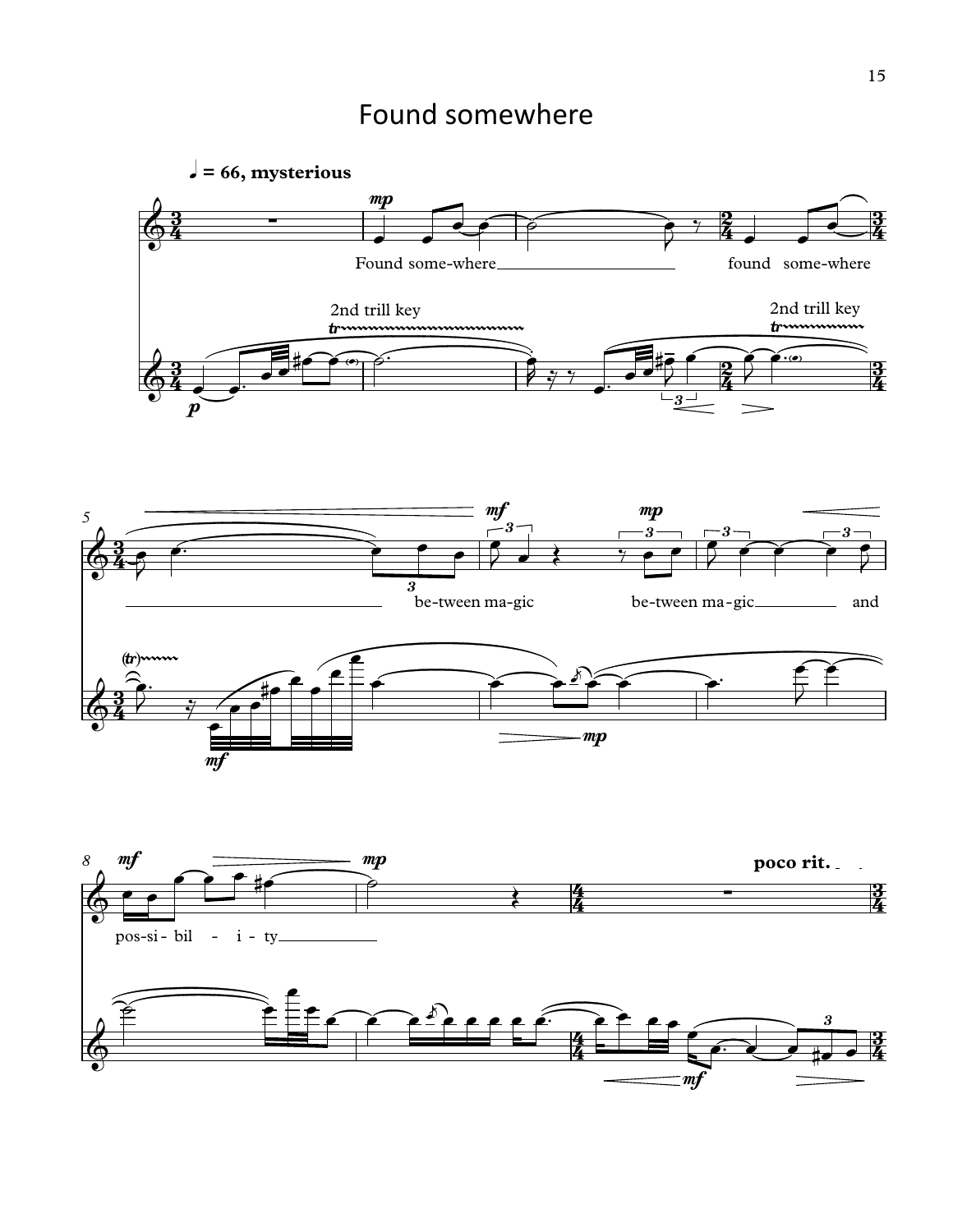





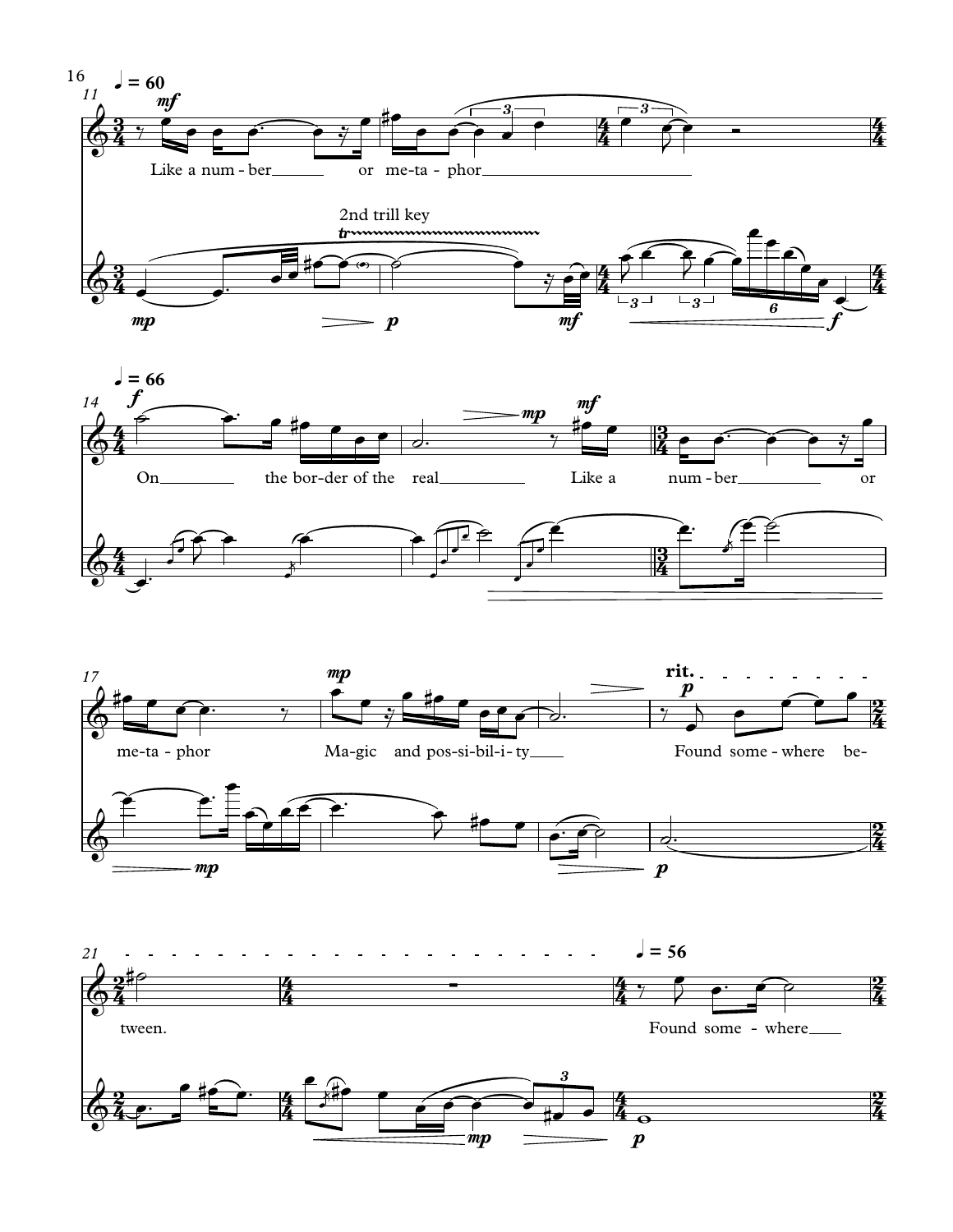